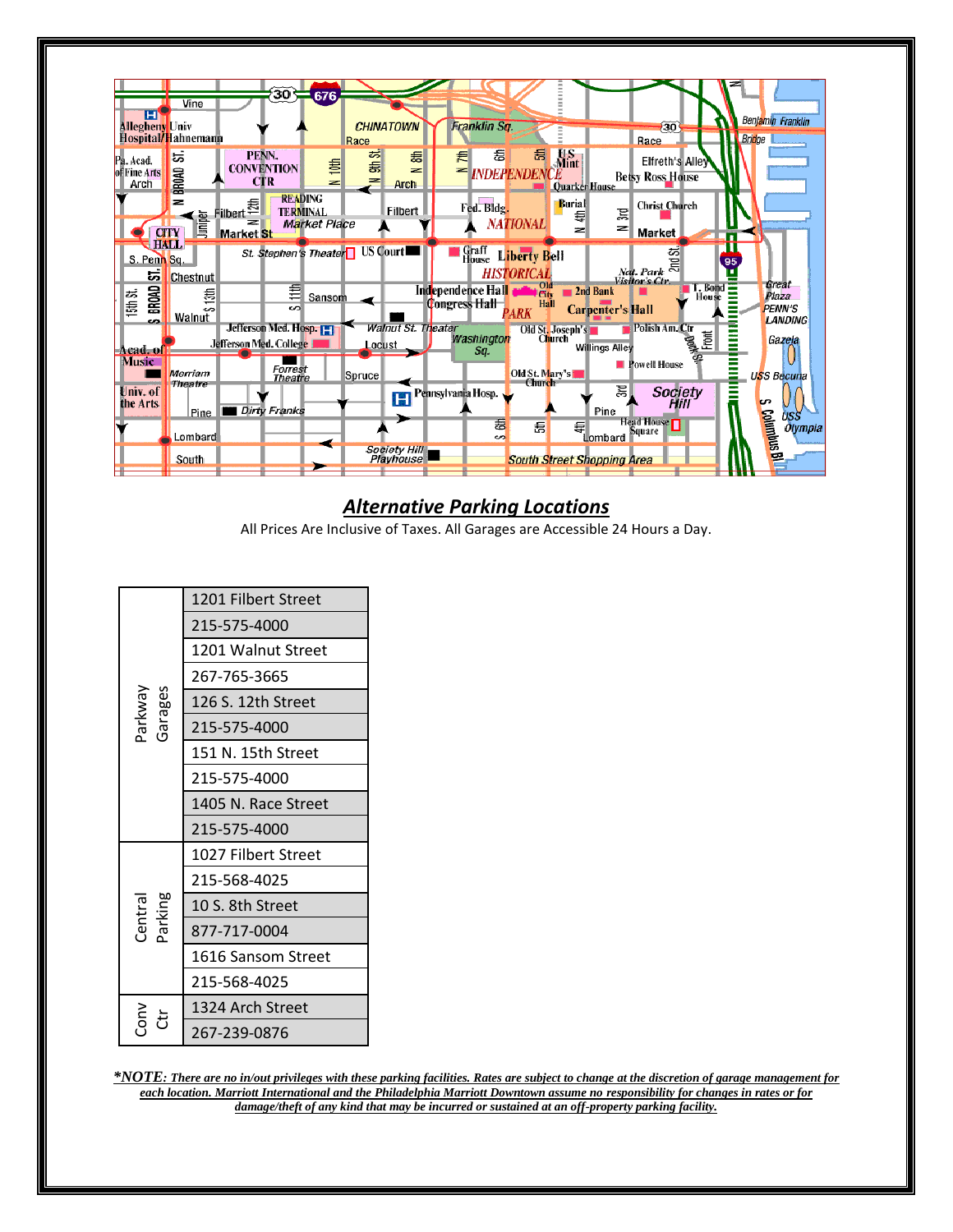<https://www.paconvention.com/attendees/travel-pa-convention-center/parking>

## *Philadelphia Marriott Downtown – Valet Only*

1201 Market St. (Entrance on Filbert St.)

Valet Parking Only

Hourly Rates:

| <b>Hours</b> | Cost       | w/Tax (22.5%) |
|--------------|------------|---------------|
| $0 - 2$      | \$27.00    | 33.08<br>Ś    |
| 2-6          | \$32.00    | 39.20<br>Ś    |
| 6-24         | \$49.00    | Ś<br>60.03    |
| Oversize     | Ś<br>59.00 | Ś<br>72.28    |

On-site Parking is limited, so please see below additional parking options within walking distance of the hotel.

## *Parkway Corp Garage – 24 hours – Self Parking*

1201 Filbert St. (access from Filbert,  $13<sup>th</sup>$ , and  $12<sup>th</sup>$  Streets)

Self Park Only 215-575-400[0 customerservice@parkwaycorp.com](mailto:customerservice@parkwaycorp.com)

| Daily Parking Times and Rates In the unlikely event of inconsistency between the parking rates<br>listed on the web site versus the rates posted in the parking facilities, the rates posted in the<br>parking facilities shall prevail. | <b>Rates</b> |
|------------------------------------------------------------------------------------------------------------------------------------------------------------------------------------------------------------------------------------------|--------------|
| 0 Mins - 30 Mins                                                                                                                                                                                                                         | \$6.00       |
| 31 Mins - 1 Hr                                                                                                                                                                                                                           | \$12.00      |
| 1 Hr 1 Mins - 1 Hr 30 Mins                                                                                                                                                                                                               | \$18.00      |
| 1 Hr 31 Mins - 2 Hrs                                                                                                                                                                                                                     | \$24.00      |
| Maximum #1 - 2 Hrs 1 Mins - 12 Hrs                                                                                                                                                                                                       | \$29.00      |
| <b>Maximum #2 - 12 Hrs 1 Min - 24 Hrs</b>                                                                                                                                                                                                | \$35.00      |